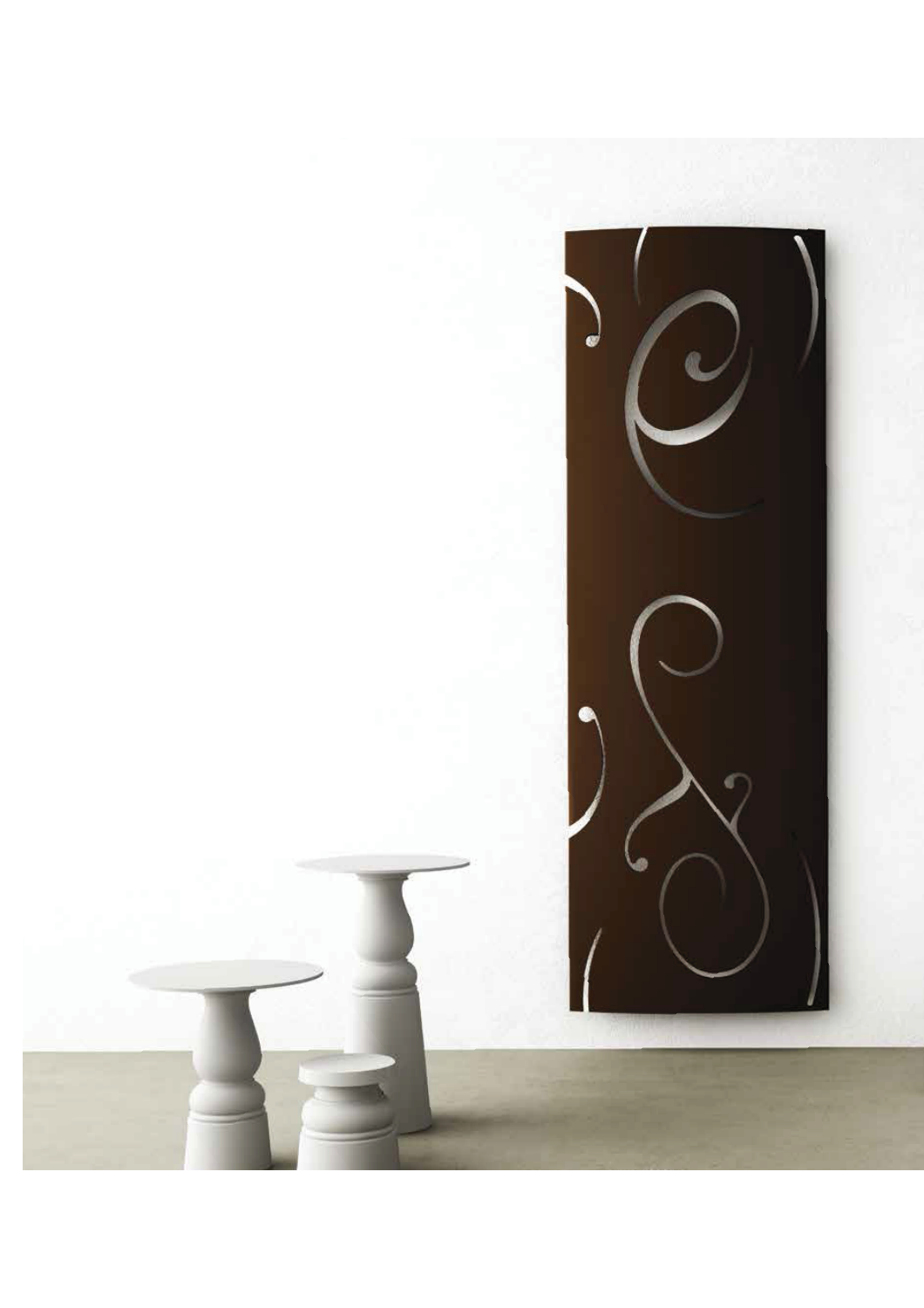

# EXTRÓ DECÓ **design meneghello paolelli associati**

Un radiatore che da elemento di arredo si trasforma in una vera e propria opera d'arte. È la storia di Extró Decó, il prezioso sistema riscaldante nato da un'evoluzione del modello Extró. A farla da protagonista è il disegno damascato riproposto in chiave contemporanea che veste l'ampia superficie del termoarredo. Un decoro raffinato che si inserisce con eleganza nei contesti abitativi di oggi, realizzato con una tecnica innovativa che dà un effetto tridimensionale.<br>
~~~~~~~~~~

 $\sim$ 

A radiator that has evolved from furnishing element to work of art. This is the story of Extró Decó, the precious heating element developed from the Extró model. The damask pattern reinterpreted with a contemporary flair that extends over its entire surface is its key feature. With its highly refined design, obtained with an innovative technique that produces a three-dimensional effect, it provides an elegant addition to today's home.

> *Finitura fotografata in questa pagine: Marron d'Inde SW208F.*

*Finish photographed on these pages: Marron d'Inde SW208F.*

RIDEA 2015 103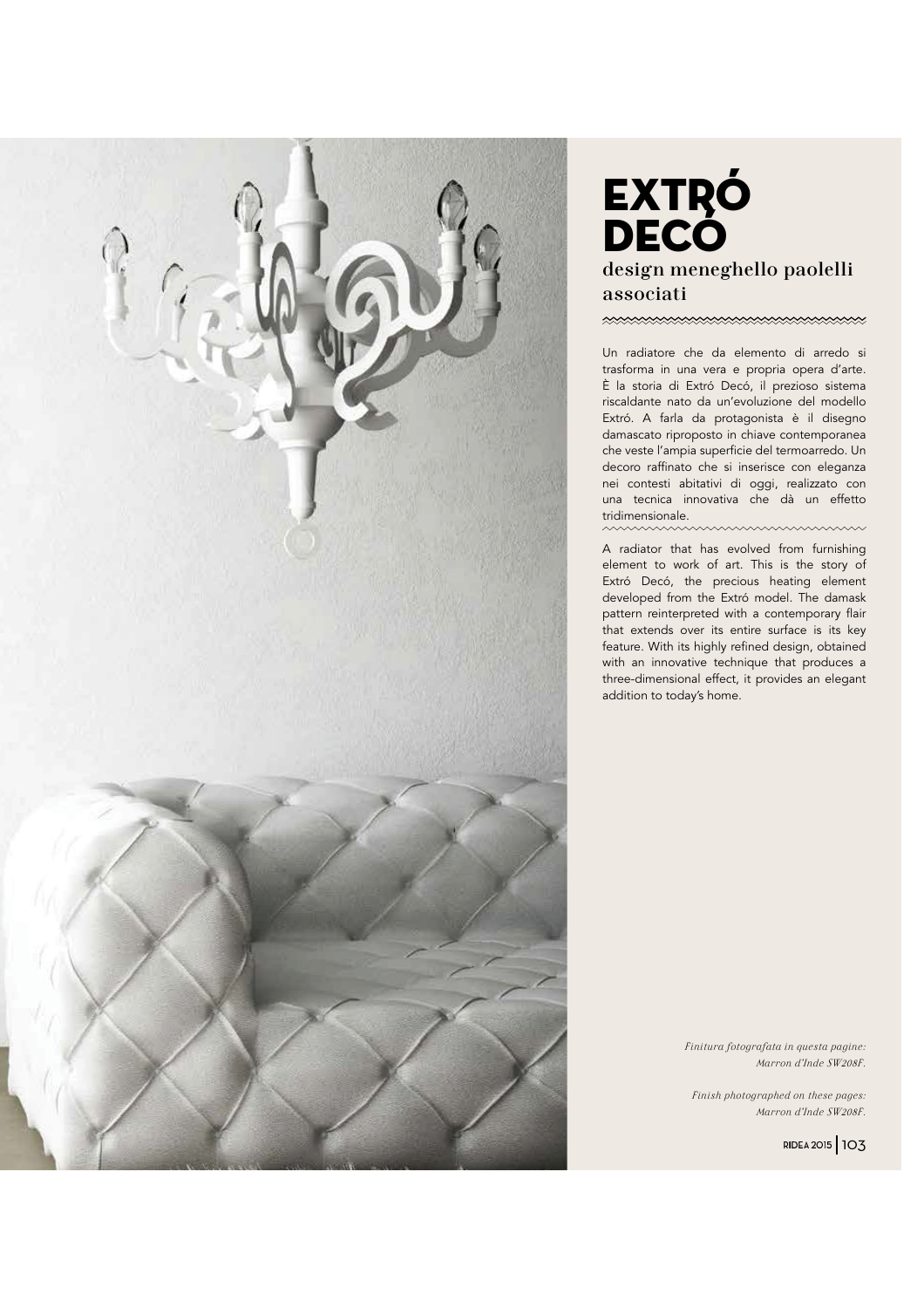# EXTRÓ DECÓ

| hxb<br>$\text{(cm)}$ | $\mathbf n$<br>numero<br>elementi/<br>elements<br>number | peso a<br>vuoto/<br>weight<br>empty<br>(kg) | volume<br>d'acqua/<br>water<br>volume<br>(dm <sup>3</sup> ) | a<br>$\text{(cm)}$ | $\mathbf c$<br>$\text{(cm)}$ | d<br>$\text{(cm)}$       | e<br>$\text{(cm)}$       | Os resa<br>termica/<br>thermal yield<br>$\Box t$ 50 $\degree$ C (watt) | O potenza<br>elettrica/<br>electrical power<br>(watt) | versione<br>$mista***/$<br>combined<br>version*** | fissa/<br>not<br>opening | apribile/<br>opening |
|----------------------|----------------------------------------------------------|---------------------------------------------|-------------------------------------------------------------|--------------------|------------------------------|--------------------------|--------------------------|------------------------------------------------------------------------|-------------------------------------------------------|---------------------------------------------------|--------------------------|----------------------|
|                      |                                                          |                                             |                                                             |                    |                              |                          |                          |                                                                        | $\bullet$                                             | 40                                                |                          |                      |
| verticale/vertical   |                                                          |                                             |                                                             |                    |                              |                          |                          |                                                                        |                                                       |                                                   |                          |                      |
| 120,0x50,0           |                                                          | 17,0                                        | 0,68                                                        | 33,0               | 54,0                         | $\overline{\phantom{a}}$ | $\overline{\phantom{a}}$ | 515                                                                    | 500                                                   | $\bullet$                                         | $\bullet$                | $\bullet$            |
| 150,0x50,0           |                                                          | 21,0                                        | 0,85                                                        | 33,0               | 84,0                         | $\overline{\phantom{a}}$ | $\overline{\phantom{a}}$ | 652                                                                    | 600                                                   | $\bullet$                                         | $\bullet$                | $\bullet$            |
| 180,0x50,0           |                                                          | 26,0                                        | 1,02                                                        | 33,0               | 114.0                        | $\overline{\phantom{a}}$ | $\overline{\phantom{a}}$ | 798                                                                    | 800                                                   | $\bullet$                                         | $\bullet$                | $\bullet$            |